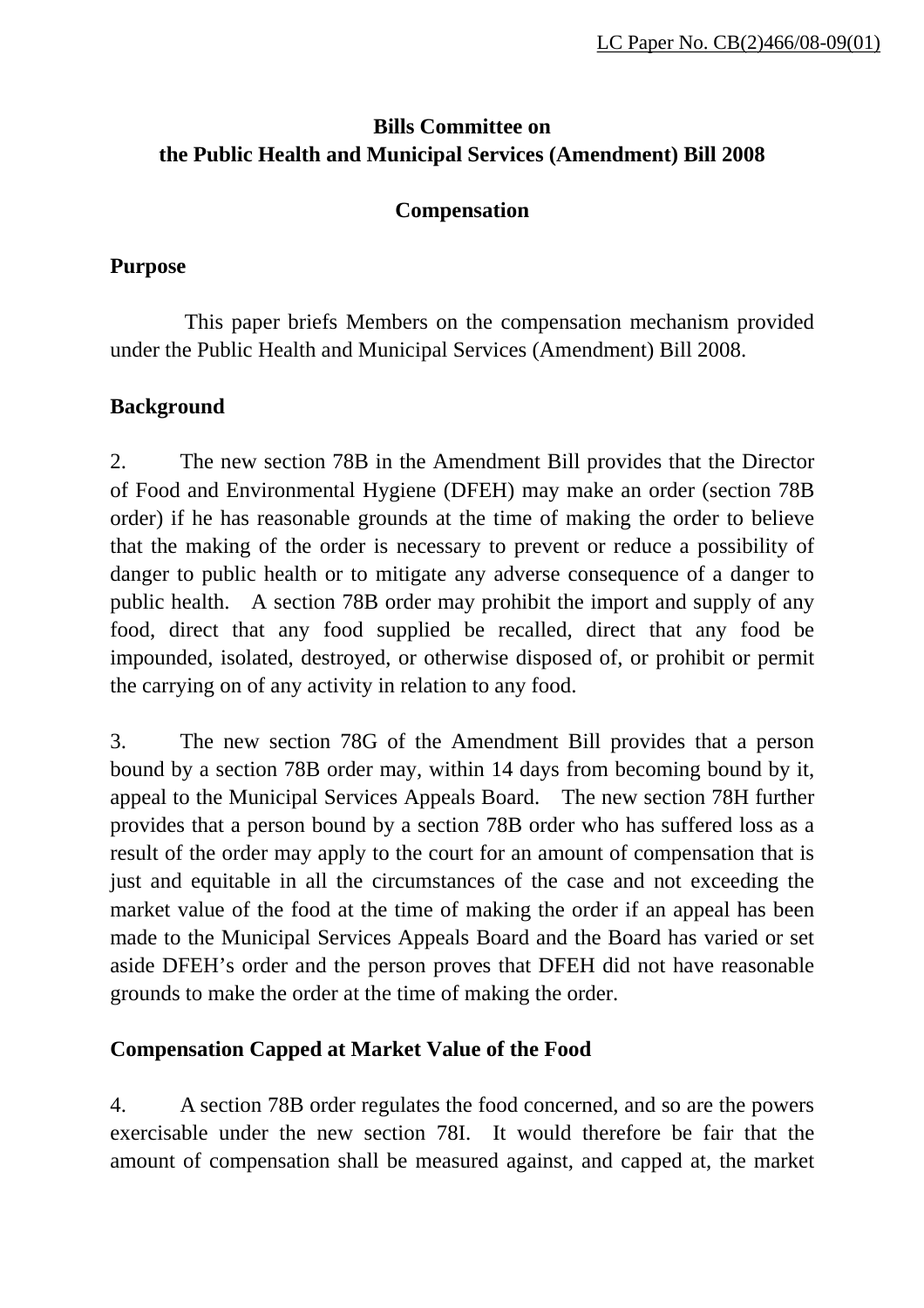value of the affected food, but not other matters. This approach is consistent with the existing statutory compensation provision under section 59 of the Public Health and Municipal Services Ordinance (Cap. 132). This section provides that any authorized public officer may affix to any food a mark, seal or other designation or destroy or otherwise dispose of such food if it appears to the public officer that the food is unfit for human consumption. If any person considers himself aggrieved, he may, within 72 hours complain to the court and the court may confirm or disallow the act, either wholly or in part, and shall, in the case of any act disallowed, or disallowed in part, order the removal of such mark, seal or other designation or the restoration of the food seized and removed, either as to the whole or as to such part in respect of which the act was disallowed, or, if the food in question, or any part thereof, has been destroyed or otherwise disposed of, or is no longer fit for human consumption, or is depreciated in value at the time of making such order by reason of such act, order the Authority, to pay by way of compensation such sum of money, *not exceeding the market value of such food* at the time of the doing of such act, as the court may, having regard to the circumstances of the case, consider just.

## **Compensation Mechanism in Local Legislation**

5. The power to prohibit import and supply of products and order a recall of such products is not novel in local legislation. There are similar powers in legislation which are aimed at protecting public health and public safety. Examples include –

| <b>Legislation</b>                   | <b>Power of authorities</b>         |
|--------------------------------------|-------------------------------------|
| Public Health (Animals and Birds)    | Power to make a suspension order    |
| (Chemical Residues) Regulation (Cap. | requiring food animal               |
| 139N) [sections 9, 10, 14 and 15]    | farmers/traders to suspend the      |
|                                      | supply of food animals and          |
| Authority: Director of Agriculture,  | withdraw immediately and retrieve   |
| <b>Fisheries and Conservation</b>    | food animals that have already been |
|                                      | supplied.                           |
|                                      |                                     |
|                                      | Power to make a suspension order    |
|                                      | requiring any person who supplies   |
|                                      | fodder to suspend the supply of     |
|                                      | fodder and withdraw immediately     |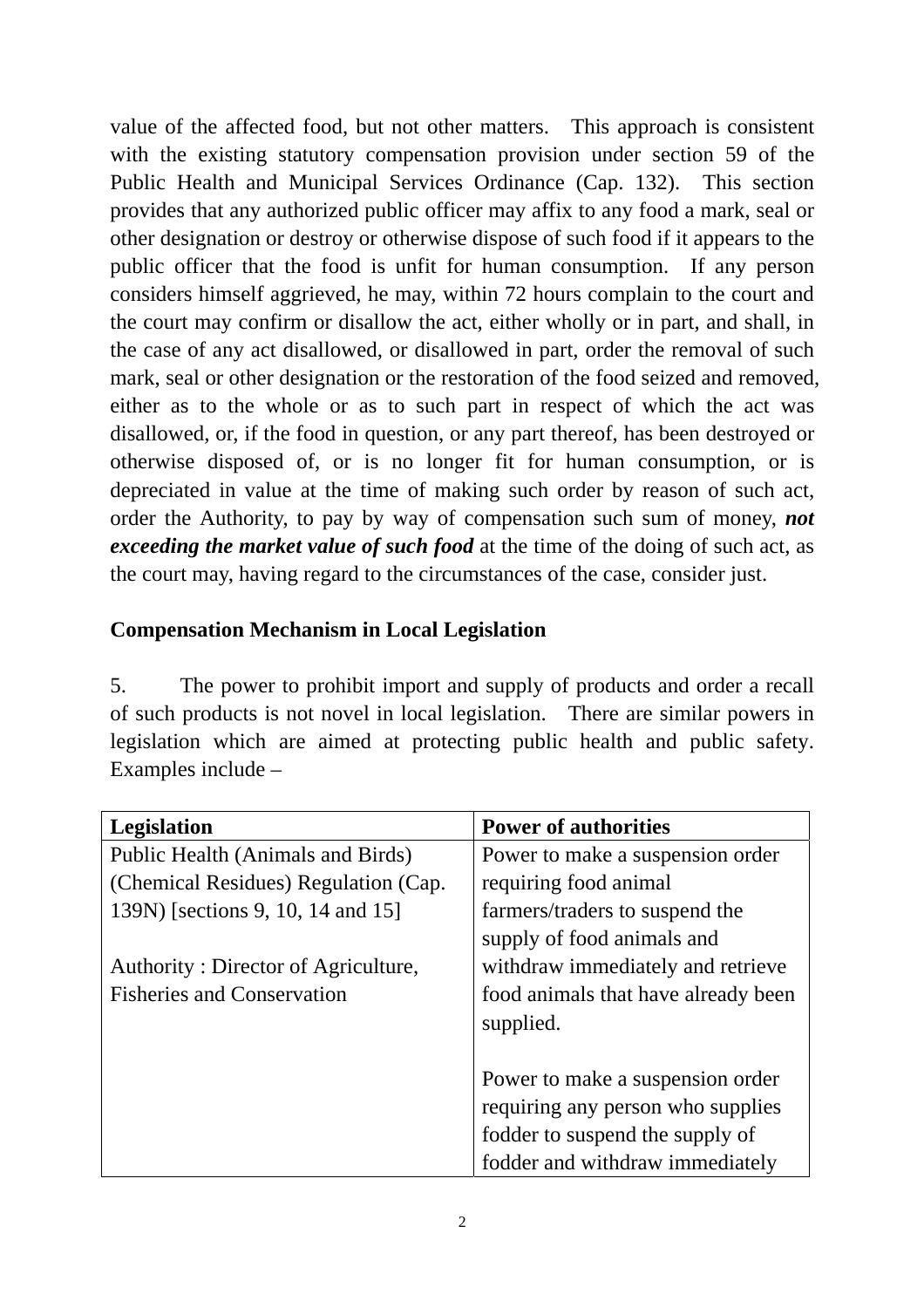|                                                                                                                                                 | and retrieve those fodder already<br>supplied.                                                                                                                                                                                                                                  |
|-------------------------------------------------------------------------------------------------------------------------------------------------|---------------------------------------------------------------------------------------------------------------------------------------------------------------------------------------------------------------------------------------------------------------------------------|
| Toys and Children's Products Safety<br>Ordinance (Cap. 424) [sections 11 and<br>12]<br><b>Authority: Commissioner for Customs</b><br>and Excise | Power to serve a prohibition notice<br>prohibiting the supply of toy or<br>children's products and power to<br>serve a notice requiring the<br>immediate withdraw of toy or<br>children's products from being<br>supplied and the retrieval of those<br>items already supplied. |
| <b>Consumer Goods Safety Ordinance</b><br>$(Cap. 456)$ [sections 8 and 9]<br><b>Authority: Commissioner of Customs</b><br>and Excise            | Power to serve a prohibition notice<br>prohibiting the supply of consumer<br>goods and power to serve a notice<br>requiring the immediate withdraw<br>of consumer goods from being<br>supplied and the retrieval of those<br>items already supplied.                            |
| Electricity Ordinance (Cap. 406)<br>[sections 25 and 29]<br>Authority: Director of Electrical and<br><b>Mechanical Services</b>                 | Power to prohibit the use or supply<br>of electrical products by notice in<br>the Gazette.                                                                                                                                                                                      |

6. Members may like to note that in none of the above legislation is there a statutory compensation mechanism provided in direct relation to the orders of the authorities. Where a compensation mechanism is included, it is only provided for the situation where the authorities have seized or detained the products concerned. For example, in the Toys and Children's Products Safety Ordinance (Cap. 424) and the Consumer Goods Safety Ordinance (Cap. 456), the authorities concerned are empowered to seize or detain any goods if there are reasonable grounds to suspect that an offence under the relevant legislation has been committed. These two Ordinances provide for a compensation mechanism in relation to the seizure or detention of the goods. No compensation is provided for in relation to the power of the authorities to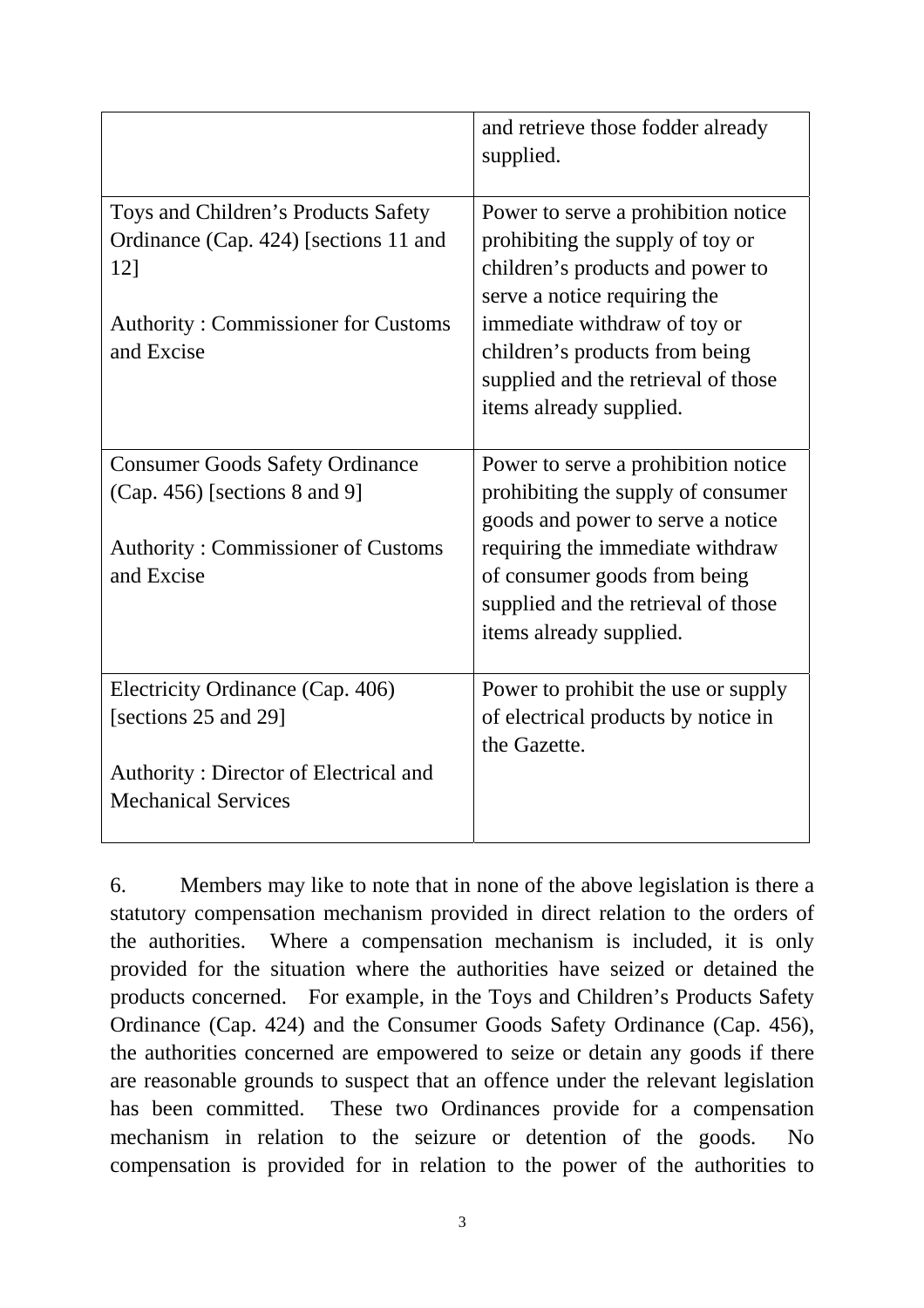prohibit the supply and order a recall of the products concerned.

7. Similarly, the Electricity Ordinance (Cap. 406) does not provide for compensation in relation to a prohibition notice issued by the relevant authority. Only where the relevant electrical product is seized by the relevant authority would there be a chance for compensation under the Ordinance. The aggrieved person will have to make an appeal first to the relevant appeal board and no proceedings shall be maintainable in respect of a claim for such compensation unless the appeal board has not confirmed the action of the authority to seize the product.

8. In all the above situations, all claims for compensation would have to be made to the court of relevant jurisdiction. In the Amendment Bill, in order to simplify the procedures, we have provided that an application for claims may be made to the Small Claims Tribunal, for claims up to the maximum jurisdiction of the Tribunal, and to the District Court, irrespective of the amount claimed.

# **Compensation Mechanism in Overseas Legislation**

9. We have made reference to a number of overseas legislation in drafting the Amendment Bill. These include Australia, New Zealand, EC, UK, Singapore, Canada and the US. Among all these overseas legislation, only in the Australian legislation could we find provisions relating to compensation. No compensation provision is provided in relation to the orders made by the authorities in the other jurisdictions.

10. In the legislation of the New South Wales and Victoria of Australia, a person bound by an order made under the legislation who suffers loss may apply to the Authority for compensation if he considers that there were insufficient grounds for the making of the order. The Authority is to pay such compensation to the applicant as is just and equitable. If the Authority has not determined an application for compensation within 28 days of receiving the application, he is taken to have refused to pay any compensation. An applicant who is dissatisfied with a determination by the Authority as to the refusal to pay compensation or as to the amount of compensation may apply to the tribunal/court for a review of the determination.

## **Proposed Committee Stage Amendments**